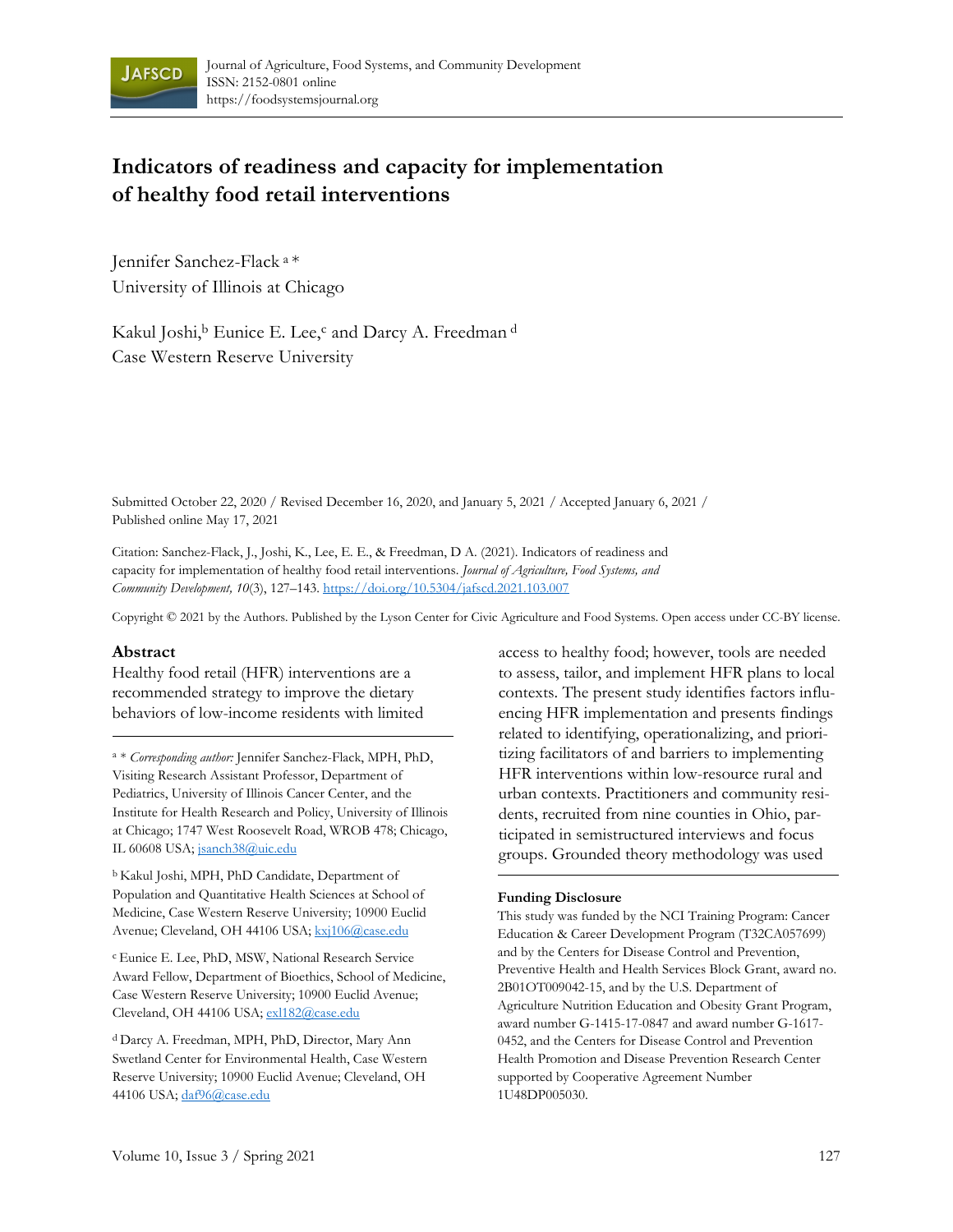to develop themes and indicators of readiness and capacity for successful HFR implementation. Consensus conference feedback from an expert panel prioritized themes and indicators based on their perceived relevance and importance for successfully implementing HFR interventions. Five themes were identified as influential factors: (1) corner store awareness and perception, (2) organizational and practitioner capacity, (3) community attitudes and perceptions, (4) logistical factors, and (5) networks and relationships. Additionally, 18 indicators within the five themes were identified to further illustrate influential factors to HFR implementation. The themes and indicators presented in this research have been synthesized into the PSE READI tool<sup>1</sup> (developed outside of this research). The PSE READI tool uniquely provides an opportunity to assess, tailor, and implement HFR plans to the local contexts by considering the key themes and influential factors that emerged from this community-level, qualitative research.

# **Keywords**

Healthy Food Retail; Dietary Behavior; Policy, System, and Environmental Interventions; Program Implementation

# **Introduction**

The influence of the food environment on dietary behaviors and health outcomes has been of keen interest to academia and the public health community (Centers for Disease Prevention and Control, 2011; Larson et al., 2009; Treuhaft & Karpyn, 2015). Retail food outlets such as supermarkets and convenience stores make up a large part of the community food environment (Glanz et al., 2005), and studies have shown that these outlets may contribute to obesity (T. A. Farley et al., 2009; Morland et al., 2006). Living in an area with many convenience stores, which tend to carry a larger proportion of energy-dense foods compared to healthy foods (T. A. Farley et al., 2009), versus an area with multiple supermarkets may influence obesity risk (Morland et al., 2006). Research demonstrates that one's proximity to retail food outlets with high availability of healthy foods is

associated with better dietary habits and a decreased risk for diet-related chronic diseases, including obesity (Glanz & Yaroch, 2004; Story et al., 2008; Treuhaft & Karpyn, 2015).

 Policy, system, and environmental (PSE) interventions encompass multilevel approaches to alter environments such as community and consumer food environments (Frieden, 2010). Community and consumer nutrition interventions to improve these environments are often referred to as healthy food retail (HFR) interventions. These interventions are gaining momentum as a means to create healthier food environments, especially for people living in underserved areas designated as so-called 'food deserts' (Adam & Jensen, 2016; Gittelsohn et al., 2012; Walker et al., 2010a). The design and implementation of HFR interventions vary based on store type and size, geographic location, and access to community resources needed to support change (Centers for Disease Prevention and Control, 2011; Glanz & Yaroch, 2004). The popularity of implementation of HFR interventions has increased over recent years in various geographic areas (Pinard et al., 2016), and in multiple types of retail food outlets, including tiendas (Ayala et al., 2013), bodegas (Dannefer et al., 2012), green carts (S. M. Farley et al., 2015), corner stores (Gittelsohn et al., 2012; Langellier et al., 2013), convenience stores, including gas-marts, pharmacies, and dollar stores (Gittelsohn et al., 2012), and supermarkets (Adam & Jensen, 2016; Hartmann-Boyce et al., 2018). These interventions are more likely to be implemented in urban areas compared to rural areas (Gittelsohn et al., 2012). Examples of the types of HFR interventions that have been implemented previously include increasing the number of healthy food options in corner stores, placement strategies (e.g., placing healthy food items near cash registers), and marketing and promoting healthy food items (e.g., pricing strategies, healthy food advertisements), among others (Adam & Jensen, 2016; Dannefer et al., 2012; Gittelsohn et al., 2012; Hartmann-Boyce et al., 2018).

 Given the range of locations for HFR interventions and differences in these programs' size

<sup>&</sup>lt;sup>1</sup> The PSE READI website is https://PSEREADI.org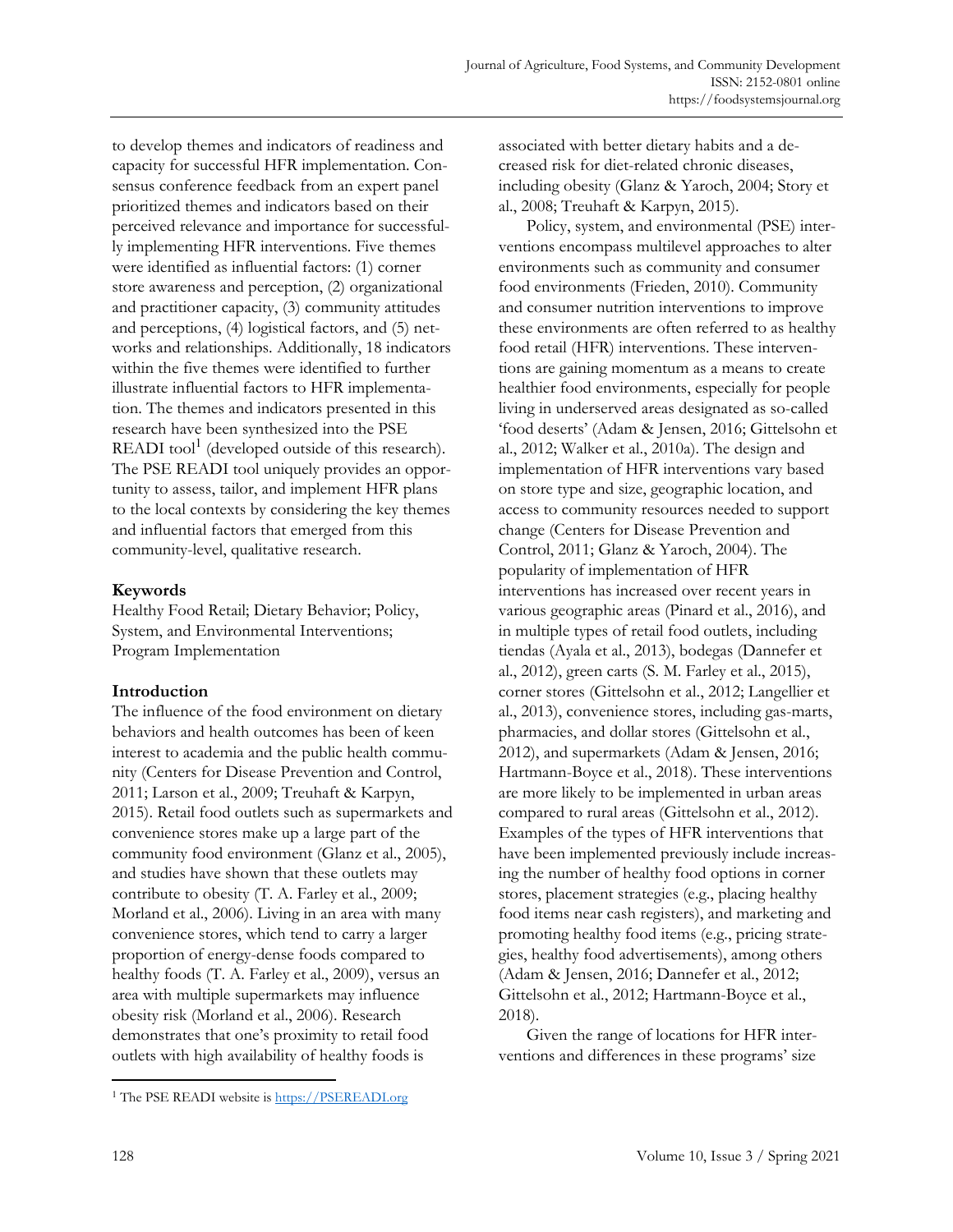and scope, there is an opportunity to streamline technical assistance around program implementation to suit one's local context. Toolkits have been created to assist practitioners in developing, implementing, and disseminating multifaceted HFR interventions; however, none of them explicitly address how to tailor implementation within diverse community settings (Building Capacity for Obesity Prevention, 2016). Tools to systematically assess community readiness and capacity to tailor HFR interventions to local contexts' realities help practitioners effectively implement HFR interventions within and across diverse community settings.

 The goal of this research was to identify factors perceived to influence the implementation of HFR interventions. This study presents findings related to identifying, operationalizing, and prioritizing facilitators of and barriers to implementing HFR interventions within low-resource rural and urban contexts. Interview and focus group data were collected from two groups: (1) frontline practitioners working with the Ohio Supplemental Nutrition Assistance Program Education (SNAP-Ed) or the Ohio Department of Health's Creating Healthy Communities (CHC) and (2) community members, to identify factors perceived to influence the implementation of healthy eating PSEs in retail food outlets. We believe our study is the first of its kind in that it not only contributes to the existing literature by identifying facilitators of and barriers to implementation of HFR interventions from the perspectives of experienced stakeholders but also extends research by operationalizing them into measurable indicators resulting in the creation of PSE READI (Readiness Assessment and Decision Instrument tool) (Building Capacity for Obesity Prevention, 2016).

### **Applied Research Methods**

This study is derived from the Building Capacity for Obesity Prevention (BCOP) project, a university-community partnership aimed at developing web-based community readiness and capacity assessment tools to optimize implementation of four nutrition-related PSE interventions ([1] farmers markets, [2] healthy eating in childcare settings, [3] HFR, and [4] farm to school) (Lee et al., 2017, 2019; Parsons et al., 2019). Details about

the overall study methods were previously published (Lee et al., 2017). Figure 1 displays the fivephase consensus modeling process to develop the PSE READI tool for implementing HFR projects. Briefly, Phase I consisted of data collection (interviews with SNAP-Ed and CHC practitioners and focus groups with SNAP-eligible community members and CHC coalition members) and thematic analysis of transcripts. Phase 2 consisted of indicator development, where an iterative process of discussion and refinement to operationalize indicators among the research team took place. Phase III consisted of a consensus conference where an expert panel reviewed indicators. Phase IV consisted of indicator refinement where similar indicators and themes were refined and merged by the research team. Lastly, Phase V consisted of developing the PSE READI tool for pilot testing with external expert panelists who might be potential end-users of this tool. Community partners included representatives from countywide coalitions supported through the Ohio Department of Health's Creating Healthy Communities (CHC) program. Coalition membership varied by county but included a range of local stakeholders involved with healthy eating and active living initiatives, such as health care and public health practitioners, cooperative extension agents, grassroots and faith-based leaders, educators, and stakeholders from government, nonprofit, and business sectors.

### *Sampling and Recruitment*

Before data collection, we selected targeted geographic areas to recruit diverse study participants. Specifically, nine counties in Ohio were purposively selected given their representativeness in terms of county health rankings, geographic location, adult obesity rates, and SNAP participation. Additionally, they had on-the-ground SNAP-Ed and CHC staff to support HFR project implementation. Inclusion of on-the-ground SNAP-Ed and CHC staff was warranted as they bridged the knowledge gap of HFR intervention readiness and could support findings suggesting that having boots on the ground is an essential and crucial element in HFR intervention implementation. Within these counties, two distinct groups of participants were recruited for data collection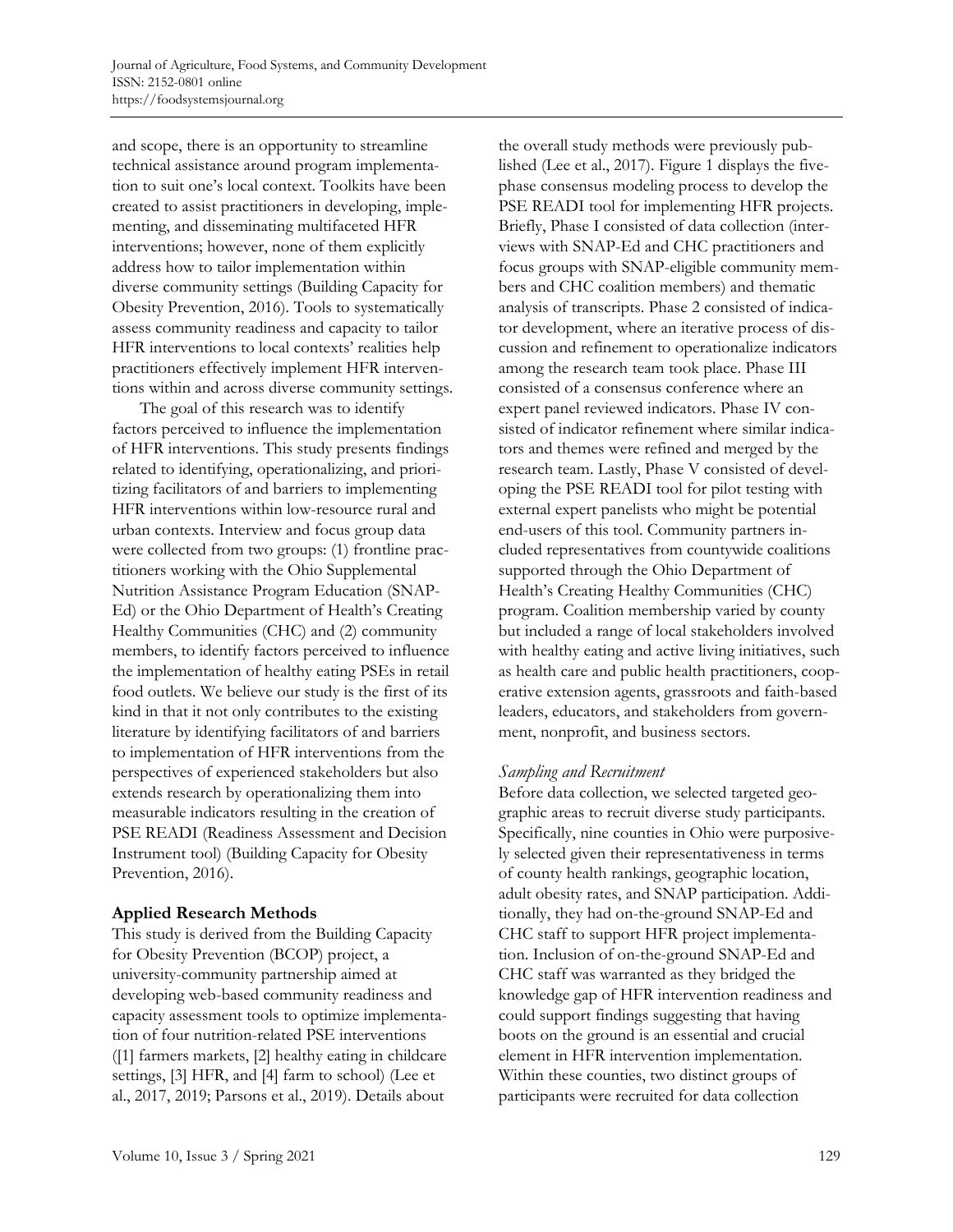#### gure 1. Five-Phase Consensus Modeling Process to Develop The Policy, Systems, and Environmental Strategies

eadiness Assessment and Decision Instrument (READI) for implementing healthy food retail project.



rst, public health and community nutrition practitioners from NAP-Ed or CHC were recruited by email. If interested, practitioners articipated in one-on-one interviews. Second, community members ceiving or eligible to receive federal food assistance benefits and embers of CHC coalitions were recruited via flyers. Interested ommunity members called the study phone line to learn about the udy and sign up for a focus group. Informed consent was obtained om all participants. The institutional review board of Case Western eserve University approved the study.

#### *Data Collection and Analysis*

he interview and focus group guides (Supplementary Materials 1

and 2, uploaded as separate files) were developed by the research team based on a review of the extant literature on conceptual models focused on factors associated with implementing nutrition-related PSE interventions (Blanck & Kim, 2012; Frieden, 2010; Wandersman et al., 2008). Interview and focus group questions were developed to identify participants' perceptions of factors that may influence the implementation of healthy eating PSEs, including community readiness, organizational readiness, practitioner capacity, the local burden of obesity, and sociopolitical context. The interview and focus group guides used, and their objectives, were the same for all practitioners and community members. Researchers, county- and state-level public health and community nutrition practitioners, and cooperative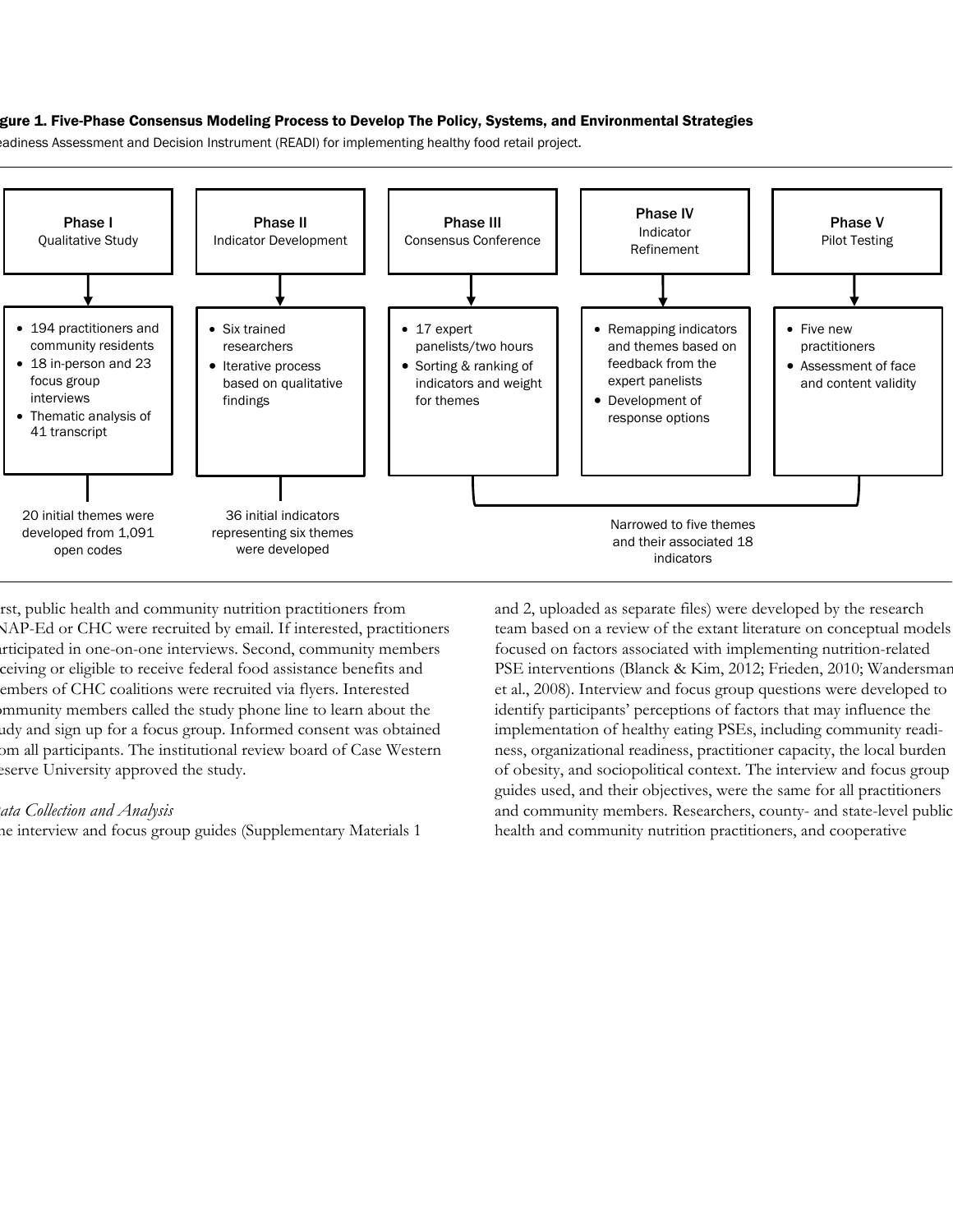extension professionals reviewed and provided feedback on the interview and focus group guides as they were developed. Examples of healthy eating PSEs in retail food outlets were provided to develop a standard definition among participants during data collection. Between April and June 2015, semi-structured and open-ended in-person interviews and focus groups were conducted. These took place in various locations, such as community centers and practitioner offices. Interviews and focus groups were led by two trained researchers and lasted one- to two hours. They were digitally recorded and transcribed verbatim by a third-party transcriptionist. All transcripts (*N*=41) were checked for accuracy against original recordings by the research team members.

 A grounded theory approach (Charmaz, 2002) was used to analyze the transcripts in Atlas.ti (version 7) (Scientific Software Development GmbH, 2015). Details regarding the coding structure hierarchy are described elsewhere (Cascio et al., 2019). Briefly, first, trained researchers developed "open codes" grounded in participants' real words and captured the emerging concepts through a lineby-line reading of the transcripts. All open codes were co-coded with an associated PSE code to facilitate data analysis relevant to HFR projects. Second, each open code was assigned to a subtheme and then to a higher-level theme code to develop the coding structure. These processes guided the development of a codebook with themes, subthemes, and definitions used by the team to analyze the remaining transcripts. Third, the most salient themes and subthemes were prioritized. The selected subthemes were then operationalized into measurable indicators along with operational definitions of each theme.

 The sample consisted of 194 participants, with 18 taking part in an interview and 176 participants taking part in one of 23 focus groups. Of these 194 participants, 20 were practitioners, 11 were CHC practitioners, and nine were SNAP-Ed practitioners. The remaining participants (*n*=174) were community members who were current recipients or were eligible to receive SNAP (*n*=127) or were CHC coalition members (*n*=47). Most focus group participants were female (69%) and self-reported current receipt of federal assistance benefits such

as SNAP (65%). More than half identified as white (60%), and the remaining focus group participants identified as African American (40%). Demographic characteristics were not recorded for practitioners who participated in the in-person interview because of the small sample size and the risk of losing confidentiality.

### *Consensus Conference*

An expert panel reviewed indicators derived from the qualitative data analysis during a face-to-face consensus conference. A consensus conference's primary goal is to determine the extent to which a select sample of stakeholders agree with potential causes and solutions to targeted issues through iterative discussion and reflection (Lee et al., 2017). To improve validity, consensus conference participants consist of experts in the field who have credibility with the target audience (Murphy et al., 1998). According to the literature, the optimal number of expert panelists in a consensus conference is at least six participants to be more reliable (Kea & Sun, 2015). Our consensus conference consisted of a panel of 17 experts, which is well above the recommended sample size. The expert panelists were recruited based on their expertise in HFR intervention design and management, experience in community nutrition practice, and/or experience working with low-income populations. The goal of this panel was to generate ideas, discuss disputed options, and ultimately synthesize stakeholder opinions to understand the value of the indicators for HFR implementation. The expert panelists (*N*=17) participated in three activities to prioritize the themes and indicators based on their perceived relevance and importance for successful HFR implementation. First, two or three panelists worked together to sort indicators into thematic piles. Second, the same groups selected the top three indicators within each theme pile based on their perceived importance to successfully implementing HFR projects. These rankings were used to develop a standardized indicator weight ranging from *not at all* (coded as 0) to *extremely* (coded as 5). Lastly, panelists individually assigned a weight to each theme by manually distributing 25 tokens, with more tokens indicating greater perceived theme relevance for HFR implementation. These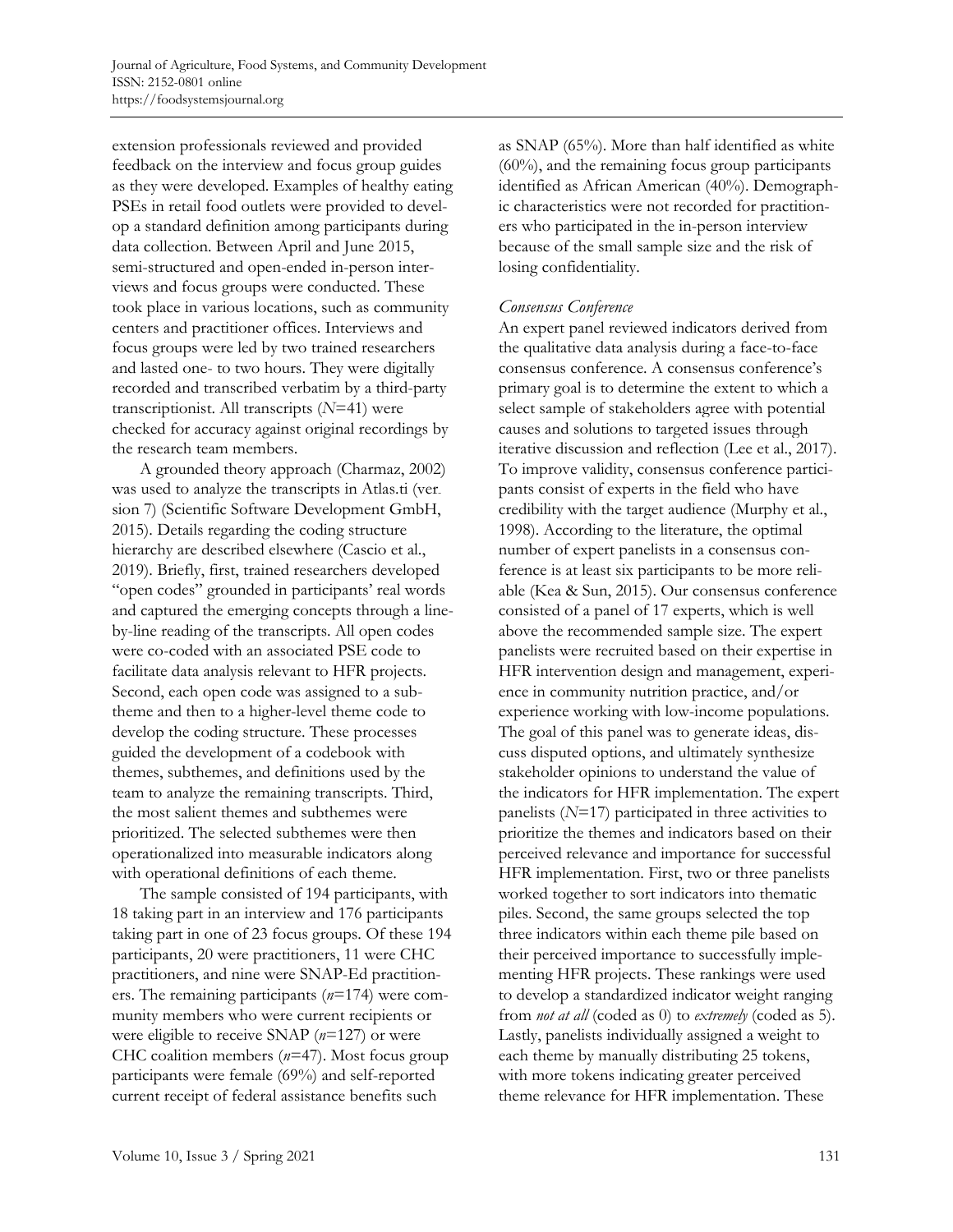theme weights were used to develop standardized theme weights (range: 0–1). After the consensus conference, the research team refined and/or merged themes and indicators representing similar concepts. Indicators within each theme that accounted for 80% of the total indicator weight (range: 0–1) were selected for a final set of indicators to develop a parsimonious assessment tool (see Lee et al., 2017, for details).

 Through an iterative process using a consensus conference with an expert panel, results were further refined. The themes presented came from the 1,091 codes produced through qualitative data analysis. These codes were then refined into five

implementing healthy food

themes and 18 indicators through the consensus conference process. The panel of experts selected the final five themes as being the most critical factors related to implementing HFR projects. These final themes included corner store awareness and perception; organizational and practitioner capacity; logistical factors; community attitudes and perceptions; and networks and relationships. The corresponding indicators and standardized weights for both the theme and indicators are presented in Table 1. These standardized weights resulted from ranking exercises conducted with the expert panel and research team.

| <b>Theme</b>                                      | Theme description                                                                                                                                 | <b>Standardized</b><br><b>Theme</b><br>Weight | Indicator                                                                                                                                                                                                               | <b>Standardized</b><br>Indicator<br>Weight |
|---------------------------------------------------|---------------------------------------------------------------------------------------------------------------------------------------------------|-----------------------------------------------|-------------------------------------------------------------------------------------------------------------------------------------------------------------------------------------------------------------------------|--------------------------------------------|
| Corner store<br>awareness and<br>perception       | Perceptions of profitability<br>and motivators to use<br>healthy food retail PSE<br>projects.                                                     | 0.24                                          | To what extent do the owners of corner stores.<br>convenience stores, or gas stations in your service<br>area have positive perceptions about increasing<br>healthy food options for sale in their stores?              | 0.41                                       |
|                                                   |                                                                                                                                                   |                                               | To what extent do the owners of corner stores,<br>convenience stores, or gas stations in your service<br>area perceive that healthy food retail programs<br>would increase their profits?                               | 0.33                                       |
|                                                   |                                                                                                                                                   |                                               | To what extent are the owners of corner stores,<br>convenience stores, or gas stations in your service<br>area interested in implementing healthy food retail<br>PSE projects?                                          | 0.26                                       |
| Organizational<br>and<br>practitioner<br>capacity | Capacity to maintain<br>budgets, staffing, and<br>resources to implement<br>and evaluate healthy food<br>retail PSE projects in<br>corner stores. | 0.22                                          | To what extent does your current organizational or<br>program budget have funds to support<br>implementation of healthy food retail PSE projects in<br>your service area?                                               | 0.43                                       |
|                                                   |                                                                                                                                                   |                                               | To what extent does your organization have staff who<br>are available to support implementation of healthy<br>food retail PSE projects in your service area?                                                            | 0.25                                       |
|                                                   |                                                                                                                                                   |                                               | To what extent does your current work plan include<br>healthy food retail PSE projects?                                                                                                                                 | 0.20                                       |
|                                                   |                                                                                                                                                   |                                               | In the past year, to what extent did you assess the<br>number of corner stores, convenience stores, or gas<br>stations in your service area that have healthy food<br>choices available for purchase?                   | 0.13                                       |
| Logistical<br>factors                             | Transportation, location,<br>and distribution and<br>sourcing systems that are<br>associated with                                                 | 0.19                                          | To what extent is it easier for people receiving SNAP<br>benefits and other low-income populations in your<br>service area to access a corner store, a convenience<br>store, or gas station by public transportation or | 0.39                                       |

walking compared to a grocery store?

#### Table 1. Final Themes and Indicators for HFR Interventions Based on Indicator and Theme Ranking Exercises Conducted with the Expert Panel and Refinement by the Research Team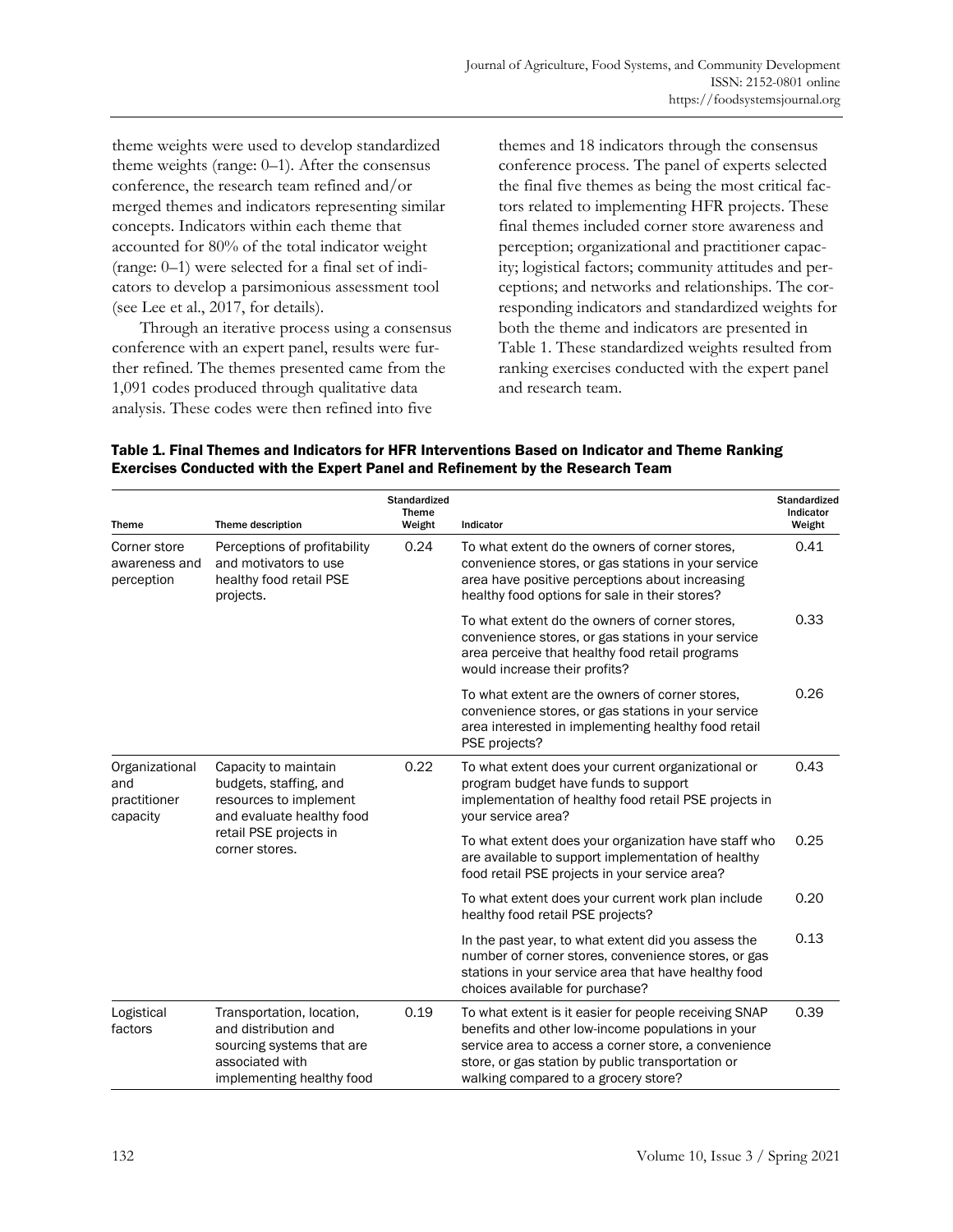|                                           | retail PSE projects in<br>corner stores.                                                                                                                    |      | To what extent are there corner stores, convenience<br>stores, or gas stations available in low-income<br>neighborhoods in your service area?                                                                                                                            | 0.32 |
|-------------------------------------------|-------------------------------------------------------------------------------------------------------------------------------------------------------------|------|--------------------------------------------------------------------------------------------------------------------------------------------------------------------------------------------------------------------------------------------------------------------------|------|
|                                           |                                                                                                                                                             |      | To what extent is there a distribution and sourcing<br>system in your service area to provide corner stores,<br>convenience stores, or gas stations with access to<br>produce and other healthy food items?                                                              | 0.30 |
| Community<br>attitudes and<br>perceptions | The perceptions, aware-<br>ness, and motivations in a<br>community that affect<br>implementation of healthy<br>food retail projects in<br>corner stores.    | 0.18 | To what extent do people receiving SNAP benefits<br>and other low-income populations in your service<br>area have positive views of corner stores,<br>convenience stores, or gas stations as places to buy<br>fresh produce or other healthy food options?               | 0.41 |
|                                           |                                                                                                                                                             |      | To what extent do people receiving SNAP benefits<br>and other low-income populations in your service<br>area have positive perceptions about the quality of<br>produce or other healthy food options available in<br>corner stores, convenience stores, or gas stations? | 0.27 |
|                                           |                                                                                                                                                             |      | To what extent are people receiving SNAP benefits<br>and other low-income populations in your service<br>area aware of healthy food retail projects taking<br>place in your service area?                                                                                | 0.18 |
|                                           |                                                                                                                                                             |      | To what extent are people receiving SNAP benefits<br>and other low-income populations in your service<br>area willing to use corner stores, convenience stores,<br>or gas stations to purchase fresh produce and other<br>healthy food options?                          | 0.14 |
| Networks and<br>relationships             | Social capital from which<br>practitioners and com-<br>munity members can draw<br>upon to help implement<br>and support healthy food<br>retail PSE projects | 0.17 | To what extent are you involved with or connected to<br>other practitioners who are currently working on, or<br>have worked on, healthy food retail PSE projects?                                                                                                        | 0.37 |
|                                           |                                                                                                                                                             |      | To what extent are there community engagement<br>programs available in your service area to mobilize<br>low-income residents to become engaged in efforts<br>to increase the amount of healthy foods for sale at<br>corner stores, convenience stores, or gas stations?  | 0.26 |
|                                           |                                                                                                                                                             |      | To what extent have you been successful at part-<br>nering with a food store owner either by yourself or<br>through a partnership to increase their supply of<br>healthy foods?                                                                                          | 0.20 |
|                                           |                                                                                                                                                             |      | In the past year, to what extent did you collaborate<br>with food retailers to develop marketing tools (e.g.,<br>signs, point-of-purchase labels) to raise awareness<br>about healthy food choices available in the stores?                                              | 0.17 |

### **Results**

# *Corner Store Awareness and Perception*

The corner store awareness and perception theme received the highest standardized weight (0.24). This theme refers to perceptions of profitability

and motivators among corner store staff to conduct HFR projects. Within this theme are three indicators arranged from highest to lowest weights received. The first indicator refers to store owners' perceptions of increasing healthy food within their stores (weight=0.41). Overall, participants dis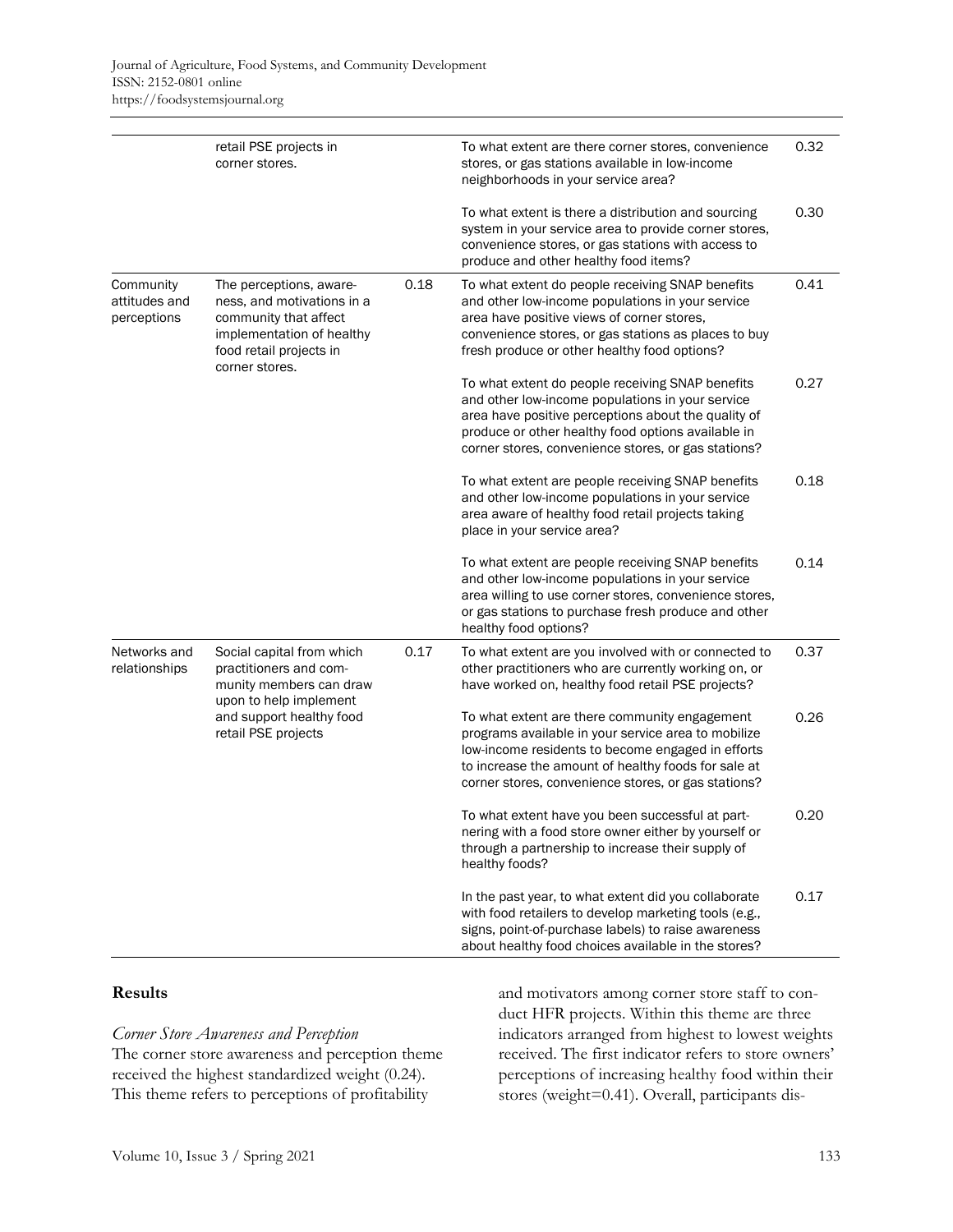cussed concerns about store owners' ability to maintain healthy food options. One participant said, "One of the barriers that we've heard … is that … store owners were worried that the produce would go bad or … wouldn't be used" (Interview, urban).

 Additionally, there is a belief that corner store owners lack time to engage in new initiatives like HFR that require an effort to rework their business model. An interviewee from a rural community expressed that corner store owners often work "double- or triple-duty" because they "have other full-time jobs and do other things." Store owners' lack of time created challenges for HFR implementation. The second indicator is the extent store owners perceive that HFR programs would increase profits (weight=0.33). Participants often discussed how store owners were "hesitant about bringing produce in because … they [weren't] sure it would sell" (Interview, urban).

 The final indicator refers to the extent to which store owners are motivated to act on their interests related to implementing HFR projects (weight=0.26). While store owners may be interested in "entertaining" the idea of HFR projects, participants suggested store owners may not have a strong motivation to act on these interests. Further, there were other store-level factors identified as key to motivating engagement in HFR projects. One participant stated store owners might be inspired by "chain-wide implementation" of HFR versus a "store-by-store" approach,

[Store owners have] been pretty adamant that they don't wanna do a store-by-store implementation type process … if they're gonna do anything [in] altering the infrastructure of their store, they wanna do it … [chain]-wide. (Interview, urban)

# *Organizational and Practitioner Capacity*

The theme of organizational and practitioner capacity received the second highest standardized theme weight (0.22). This theme focused on organizations' and practitioners' capacity to maintain funding, staffing, and resources to implement and evaluate corner store HFR projects. Of the four indicators within this theme, the first indicator is

the availability of funds within organizations to support the implementation of HFR interventions (weight=0.43). There was agreement that HFR projects required financial capital to initiate. An urban community member shared that HFR projects that were "taking off" had "additional funding and staff." Another participant discussed the use of grant funds to expand HFR projects,

We started this [corner store] project here in 2012 with one store in the [neighborhood] . . . expanded to two more stores in 2013 and we are up to 11 stores since and we are expanding with another grant that we applied for … our goal is to help them and to do 50 stores by the end of 2017. (Interview, urban)

 The second indicator is the extent to which organizations have staff available to support HFR implementation (weight=0.25). In general, participants discussed this in terms of limited staff time available to provide technical assistance to stores. One participant stated,

I think … it's important to combine as much technical assistance as possible and . . . have that relationship with that store owner. (Interview, urban)

Another participant stated,

We have the curriculum, we have the information, it's all research … and evidence-based, and it's not biased. We have all that. We have the expertise of how to make it work … but I guess the real problem is the time. (Interview, urban)

 The third indicator is the extent to which organizations' current work plans include HFR projects (weight=0.20). A challenge identified was the balance between HFR and other nutritionrelated PSE work. As a focus group participant from an urban community stated, "We have a lot going on" as they described the challenges related to concurrently supporting HFR projects and implementing other nutrition programs as well as fostering broader policy change "to make healthy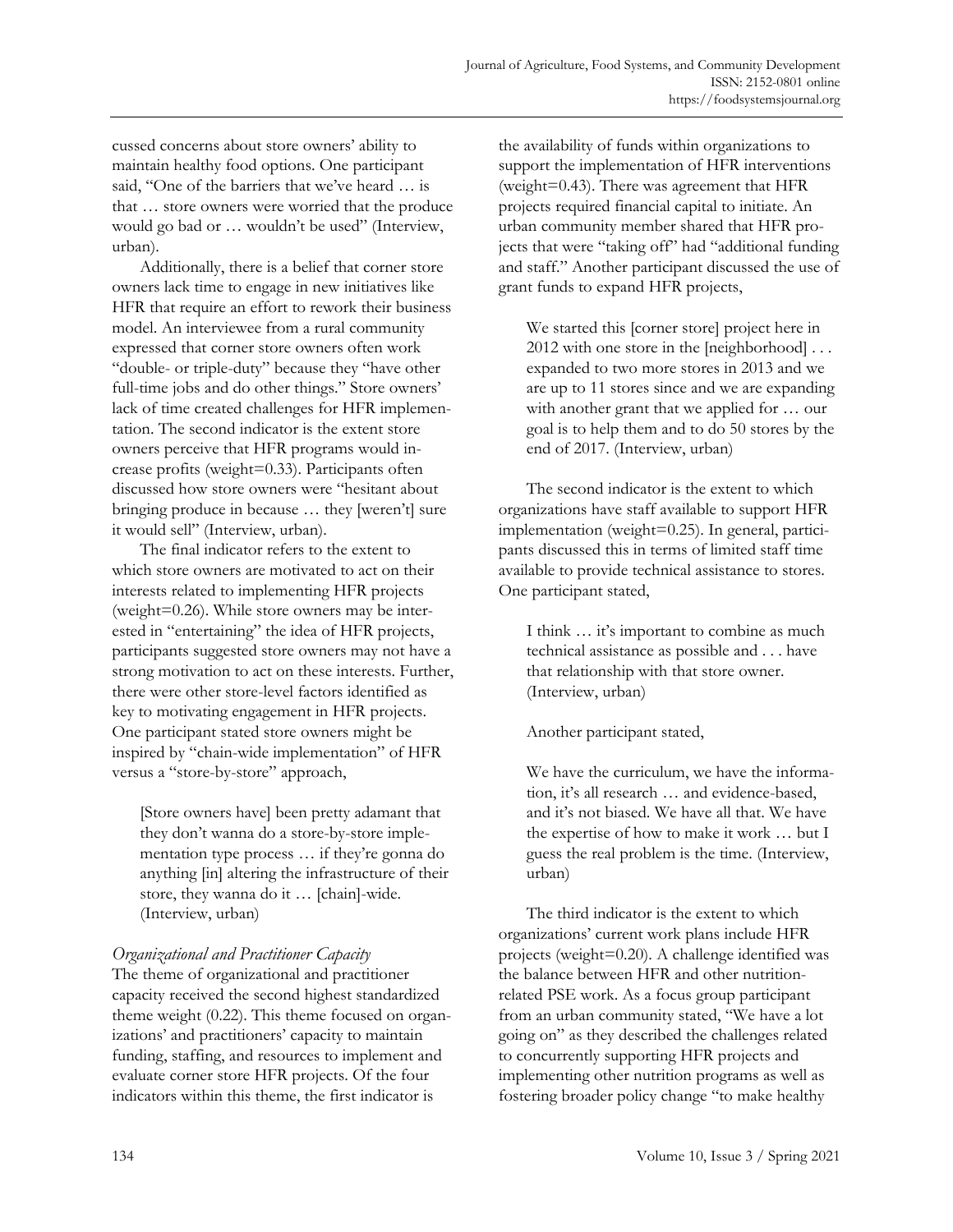foods more available and affordable and accessible in our communities." Participants also reported different phases of activity related to HFR projects. An early-stage activity may focus on ensuring a store is approved to accept food assistance benefits:

If the stores aren't SNAP and WIC accepted … then we're gonna work to try to get them on board and get them the equipment that they need to become SNAP and WIC accepted. (Focus group, rural)

 The final indicator refers to the extent to which organizations assessed the availability of healthy foods for purchase in corner stores within the past year (weight=0.13). Most participants discussed evaluating the availability of healthy foods at the community level via "health impact assessments," a survey tool to help communities, decision-makers, and practitioners make choices to improve public health through community design, or, as one participant stated,

(We collected surveys) where we looked at the whole county related to … income levels, and looking at where the … grocery stores were located. (Interview, urban)

 The same participant also discussed collecting data via community surveys,

We looked at food access there [name of community] … and we did a community survey … and it showed that people [in] the [neighborhood] of [city] [were in] great need for … food access. (Interview, urban)

# *Logistical Factors*

The theme of logistical factors received the third highest standardized (weight=0.19). This theme refers to transportation, location, distribution, and sourcing systems associated with implementing corner store HFR projects. Within this theme were three indicators. The first indicator refers to the extent to which it is easier to access a corner store by public transportation or walking versus a supermarket (weight=0.39). Overall, participants perceived it is easier for people receiving SNAP benefits and other low-income populations without a car to access a corner store than a supermarket. One participant stated that lack of transportation made it difficult to get to the supermarket, so people with SNAP go "to the … gas station or something where non-healthier stuff is" (Focus group, rural).

 The second indicator refers to the lack of balance regarding access to supermarkets versus corner stores (weight=0.32). One participant stated,

There's no grocery stores, so a lot of people rely on those gas stations … I have a gas station near my house, and I'm never going to find skim milk in that place. (Focus group, rural)

 Another focus group participant from an urban community discussed the overabundance of convenience stores by stating, "There [are] a lot of convenience stores. No major [supermarkets]."

 The final indicator refers to the existing distribution and sourcing systems that provide corner stores with access to healthy food items (weight= 0.30).

I think the biggest barrier continues to be there is not a good system of procurement for any type of food, let alone healthy food for corner stores. It is not unusual for the corner stores to … go to Costco or Sam's Club and Aldi and purchase products and bring it back and mark it up because they are going to go through 10 gallons of milk in a week and . . . the distributors … do 100 gallons or whatever it might be. (Focus group, urban)

# *Community Attitudes and Perceptions*

The theme of community attitudes and perceptions received the fourth highest rating from the expert panel (0.18). This theme refers to the perceptions, awareness, and motivations in a community that affect implementation of HFR corner store interventions. Within this theme were four indicators. The indicator with the highest weight (0.41) refers to the extent to which people receiving SNAP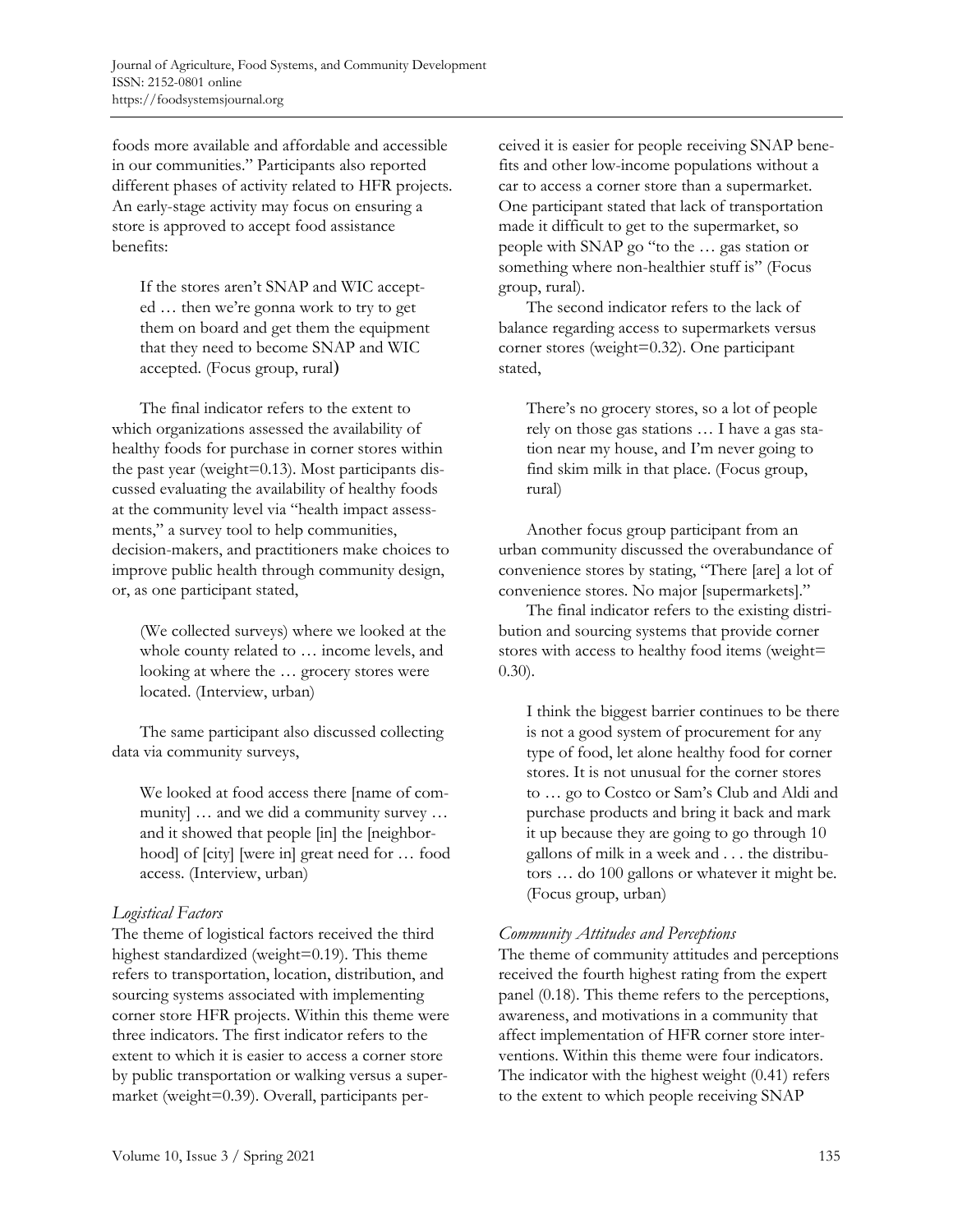benefits and other low-income individuals have favorable views of corner stores as places to buy healthy foods. Overall, the consensus was that these outlets are not the right place to purchase healthy foods. Additionally, participants discussed the challenge of changing perceptions of these stores as healthy food outlets. As one participant stated,

Changing that perception … I think it's going to be a challenge …but I think … we can assist with marketing … and holding different community events for people. Getting the residents used to … being in the store and coming to the store [to buy healthy food], and getting to know the owner themselves [and building] rapport with the … store owner … but then also, the store owner seeing that people want to see [their] store and showing the store owner that [HFR] is not going to go to waste, and, educating him … more about food handling, and proper ways to store food [to help change perception]. (Interview, urban)

 The second indicator is the extent to which people receiving SNAP benefits and other lowincome individuals have positive perceptions of the quality of healthy foods in corner stores (weight= 0.27). Like the previous indicator, overall perceptions regarding quality were generally negative. As one participant stated,

Most … corner stores, if you try to get healthier food … fruits and all that … they're not gonna take care of it better than if you had a farmer market … because … most of [their] stuff [are] rotten, no good … mushy cause they don't care. [Store owners] just don't. I don't see it'd be the best place to put healthy foods because it ain't gonna be worth it when you pay your money for it. You're not gonna get top quality. (Focus group, urban)

 The third indicator is the extent people receiving SNAP benefits and other low-income populations are aware of HFR projects (weight= 0.18). Participants generally agreed that organization-level individuals were aware, but community members were not. As one participant said,

I think the stakeholders in the communities where it is active most [are] aware, but I think the community as a whole … if you don't see fresh foods here or stores in your neighborhood, you probably aren't aware of it. (Focus group, urban)

 Overall, most participants agreed that community members needed to become aware of HFR projects.

 The final indicator relates to the extent to which people receiving SNAP benefits and other low-income populations are willing to use corner stores to purchase healthy food (weight=0.14). Overall, perceptions of buying healthy food from these food outlets were negative. One participant stated,

I am not goin' to no gas station buyin' no fruit, I don't care how pretty it looks, it's goin' to be too much … the idea of sending my son down to the gas station for a basket of apples, nah, it's not for that. (Focus group, urban)

#### *Networks and Relationships*

The final theme with the lowest standardized rating (0.17) is networks and relationships, which refers to relationships and support systems that help practitioners implement HFR projects in corner stores. Within this theme were four indicators. The first refers to the extent to which practitioners are involved with or connected to other practitioners currently working on or have worked on HFR projects (weight=0.37). One participant stated,

[We] connected with other [public health] coordinators around the state through the online list by the local organization … [to learn what] they doing and what works for them … what doesn't work. (Interview, urban)

 Additionally, participants discussed the importance of connecting with community organizations or essential players in the food systems field to be successful in implementing an HFR project,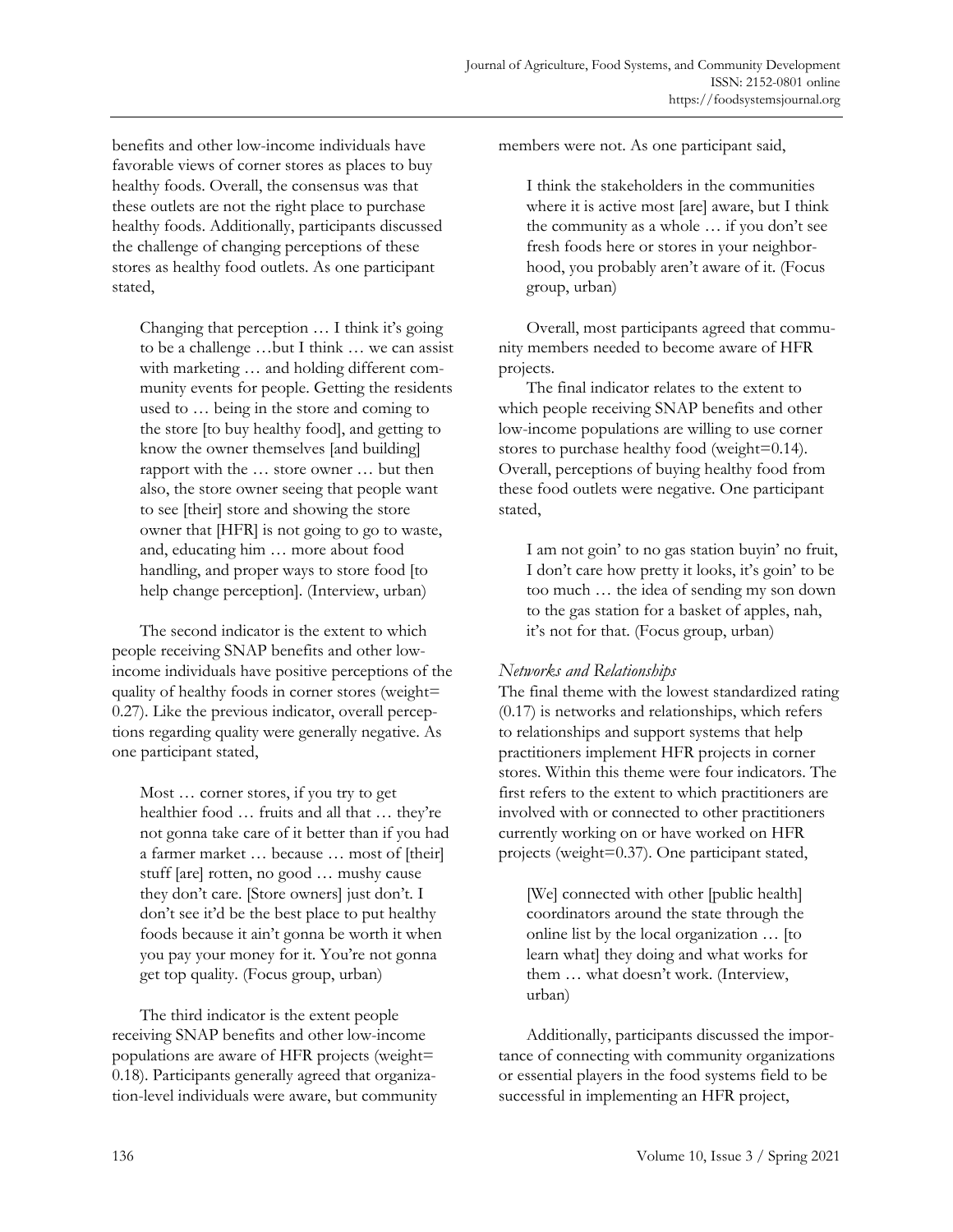You have to build those relationships with stores … and [with the] community … from big grocers all the way down to the corner stores … building relationships with the farmers … and distributors that you can … hopefully get healthy food into those retail outlets. (Focus group, urban)

 The second indicator refers to the extent to which community engagement programs are available to mobilize low-income residents to engage in efforts to increase healthy foods in corner stores (weight=0.26). Most participants discussed engagement programs by discussing relationships with community members. One participant discussed multiple community organization partnerships in the hopes that it would increase community awareness of HFR efforts:

It's getting … more people at the table cause we have a monthly [coalition] meeting that encompasses people from like [university], including [name of county early childcare programs] and [name of funders] and … the [name of hospital system] … and [name of coalition members] … I mean, there's a lot of different organizations. The county commissioners know about it, the city council … knows about it … family services know about it, but how do all the people in the community know about it? (Interview, urban)

 The third indicator within the theme of networks and relationships refers to the extent practitioners were successful in partnering with store owners to increase HFR options (weight=0.20). Most participants stated the positive aspects of partnering with store owners as demonstrating both the success in building relationships with store owners and owners' willingness to work on HFR. One participant stated that when they have questions about selling healthy foods within smaller food outlets, they turn to store owners. Another participant discussed how their success extended beyond increasing access to healthy foods. Some were able to use the store environment for community events as well,

There's been quite a few … active store[s] [and] owners that …helped the community … with assistance of the development corporation …they've … held different community events in their stores. (Interview, urban)

 The final indicator within this theme refers to the extent practitioners collaborate with food retailers to develop marketing tools to raise awareness about healthy food within stores (weight= 0.17). Overall, participants discussed their current efforts to market not only the healthy food within corner stores but also their efforts to market these food outlets as Healthy Food Retailers:

We can … assist with marketing … and holding different community events for people, the residents who get used to seeing, being in the store, and coming to the store, and getting to know the owner themselves. (Interview, urban)

 The same participant continued to discuss how they hope to help with the marketing of healthy foods,

We're hoping to put better signage around healthy foods in the windows and … around the healthy food areas. [Help] to make the, um … displays greater [for healthy foods]. (Interview, urban)

### **Discussion**

This study reveals five themes considered the most critical factors related to implementing HFR projects. These themes were: corner store awareness and perception; organizational and practitioner capacity; community attitudes and perceptions; logistical factors; and networks and relationships. Additionally, 18 indicators were identified within the five themes that illustrate influential factors related to the implementation of HFR projects. The highest-rated indicator(s) for each domain included organizational budget for HFR projects and store owners' perceptions of increasing healthy food options for sale in their stores; availability of staff to implement HFR projects; community members' perceptions of corner stores as HFR settings; community members' ability to travel to a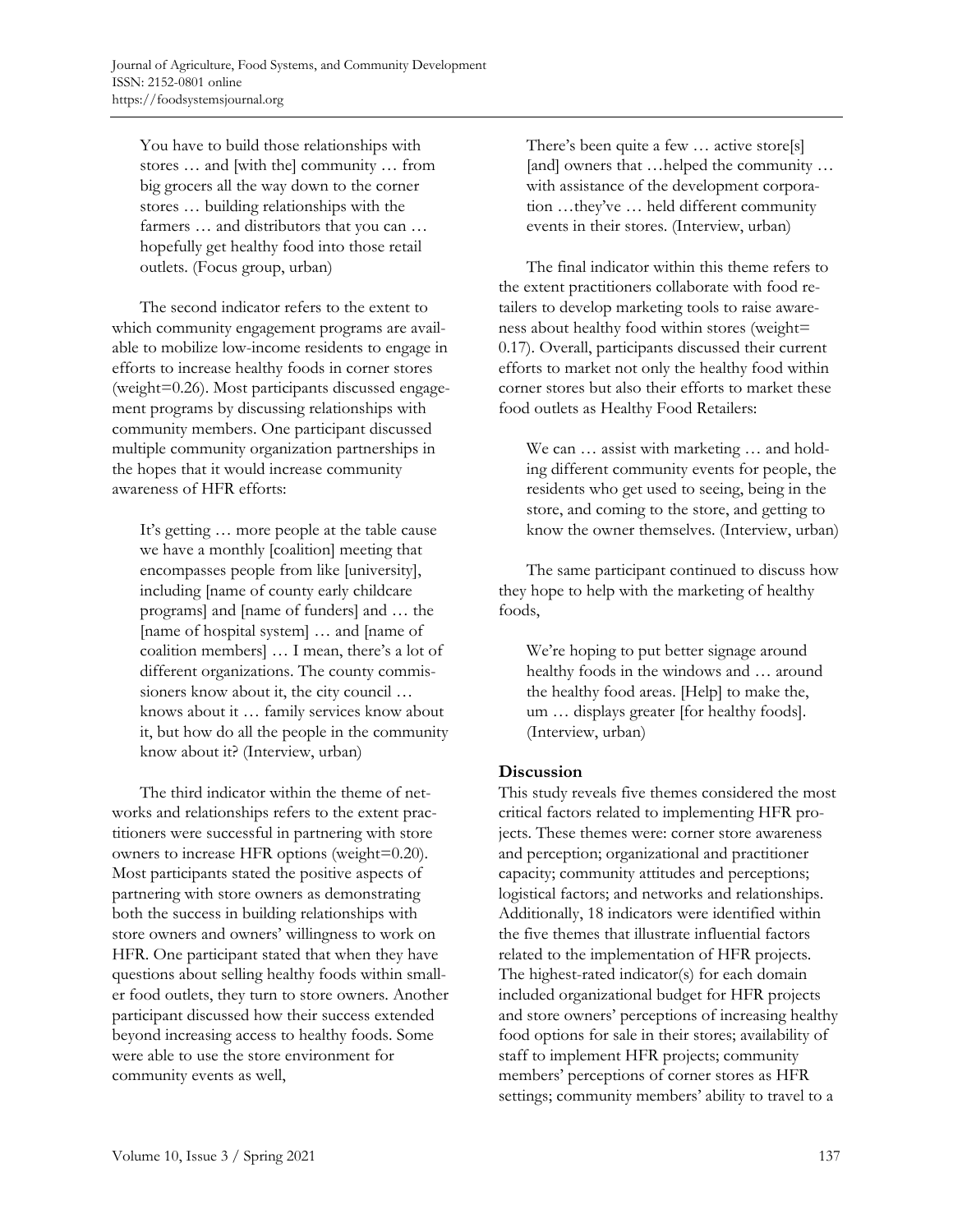corner store compared to a supermarket; and connections to other practitioners who are currently working on or have previously worked on HFR projects.

 PSE strategies for HFR interventions have become increasingly recognized as a potential solution to reduce overweight and obesity trends (Adam & Jensen, 2016; Gittelsohn et al., 2012). In practice, HFR interventions are more likely to be successful when there is funding to provide adequate technical assistance to retail food outlets, in addition to funding tailored intervention strategies (Caspi et al., 2016; Greco et al., 2020; Laska et al., 2009; Rushakoff et al., 2017). With this, there needs to be buy-in from retail food outlets and community members (Haynes-Maslow et al., n.d.; Houghtaling et al., 2019; Martinez, Rodriguez et al., 2018). Study findings demonstrate that organizations are receiving funding for HFR, demonstrating their value to practitioners, organizations, and the broader community. However, the findings highlight that funding should be used to develop and implement HFR interventions and build store owners' relationships. By building relationships with owners, program staff can identify intervention methods to stock and/or promote healthy foods that align with an owner's goals, business model, and resources (Houghtaling et al., 2019).

 Like previous research, another significant finding from this research is community members' perceptions (Blitstein et al., 2012). Community support is essential to HFR interventions' success, given that retail food outlets are primarily driven by consumer demand and profits (Bodor et al., 2010). If healthy foods are not selling, store owners may choose to replace those foods with unhealthy products. Participants in this study perceived healthy foods in corner stores to be of low quality. This perception is consistent with previous research examining the quality of healthy foods in small stores and nontraditional retail food outlets, which found these foods low quality than supermarkets (Block & Kouba, 2006; Cummins et al., 2008). The low quality of healthy foods in small stores and nontraditional retail food outlets demonstrates the need to train corner store owners to select, stock, and maintain healthy foods (Karpyn et al., 2018). After this skill is attained and mastered, PSE and

in-store promotional strategies, such as choice architecture strategies (Bucher et al., 2016; Thorndike & Sunstein, 2017), can occur to promote these foods.

 Utilizing corner stores as settings for HFR is essential, given that a significant barrier to shopping at a supermarket for community members is a lack of transportation. Lack of transportation has been cited as a barrier in previous community food environment research (Walker et al., 2010b). Utilizing existing retail food outlets versus opening a supermarket may be a more realistic and costeffective approach to improving a community's food environment (Cameron et al., 2016). Previous research has demonstrated that opening a supermarket in a food desert did not improve healthy food purchasing, potentially showing the importance of PSE and in-store strategies within existing retail food outlet spaces to encourage healthy food purchasing (Cummins et al., 2014).

 Other significant findings from this study relate to organizational capacity to implement HFR interventions. Like the need for HFR funding, participants stated the need to focus on HFR and the need for connections to other practitioners who are currently working on or have previously worked on HFR projects. Making such connections may help to build strategic partnerships with academic and/or community partners who are savvy in the topic of HFR to support development and implementation (Holden et al., 2016). Strategic partnerships can help identify areas of need and provide implementation support. Still, such partnerships can also mean tapping into others' expertise and gaining insight into their lessons learned to develop evidence-based HFR interventions successfully. As found in previous research, the provision of resources and skill development training is needed to identify, build, maintain and strengthen strategic partnerships (Shah et al., 2019).

 Implementation of HFR interventions involves a balancing act of improving the overall food environment (e.g., the increased supply of healthy foods) within retail food outlets as well as creating consumer demand for healthy foods (Karpyn & Hannah, 2013; Pitt et al., 2017). Recent research has identified multiple points of intervention that affect the environment within retail food outlets,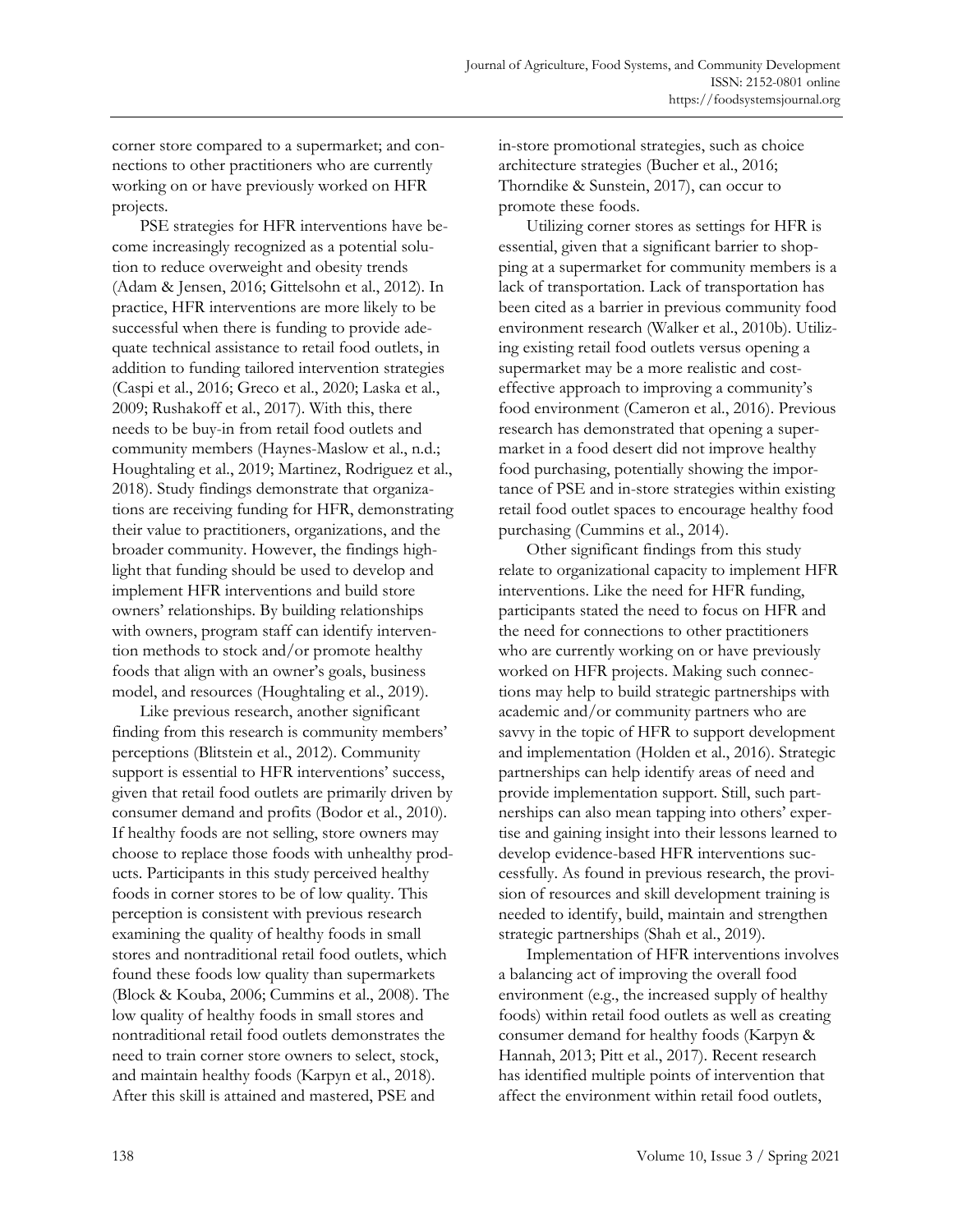ranging from the managerial-level (e.g., lack of knowledge among store owners to source and maintain healthy foods) to the infrastructure-level (e.g., limited in-store space to stock healthy foods) (Houghtaling et al., 2019; Karpyn & Hannah, 2013). Parallel efforts should occur to encourage healthy food purchasing among consumers to increase demand. Actions could include improving customer service to build stronger relationships between retail food outlet staff and consumers (Sanchez-Flack et al., 2016; Webber et al., 2010), marketing mix strategies (e.g., strategic placement) to nudge consumers to purchase healthy foods (Castro et al., 2018), and assisting retail food outlets with becoming certified nutrition assistance program vendors (DeWeese et al., 2016).

 Findings from the present study highlight the need to provide technical assistance to practitioners and store owners to implement HFR interventions. Practitioners reported barriers to building relationships with store owners and building relationships with other practitioners with HFR intervention experience. Providing practitioners with the skills to build relationships with store owners means assisting them first in connecting with other practitioners. Practitioners with HFR intervention experience have critical insight into how to reach and engage store owners. Potential strategies to connect practitioners may be through networking events or roundtable discussions at conferences or organizing a national meeting where practitioners awarded an HFR grant can meet one another and discuss their work.

 Efforts should also be conducted to get successful support and buy-in from store owners. Gaining their support may assist in the relationship-building process. Referring store owners to publicly available tools and resources about HFR may help them understand these programs and what it means for their business. It may also encourage highly motivated owners to independently implement suggested strategies to promote healthy foods within their stores. Supporting store owners in HFR through publicly available resources, providing technical assistance, and strategic partnerships can lead to changes within the consumer food environment, changing the community's perspective towards corner stores, convenience stores, gas stations, and the like HFR outlets.

 There were limitations to the present study. Participants represented different geographic areas of Ohio, which may reduce generalizability to other regions of the U.S. The expert panel's views may not reflect the full range of perspectives and experiences, as we did not interview food store owners and managers, about HFR interventions, which would impact the weights assigned to indicators and themes. Additional research may replicate methods with different stakeholders, including food store owners and managers, to gain consensus on the theme and indicator weights. Our interview and focus group guides solely focused on fresh fruit and vegetables for HFR interventions and neglected to consider other viable, healthy food options such as no- or low-sodium canned or frozen fruit and vegetables, thereby potentially limiting our findings in terms of HFR interventions targeting other forms of healthy foods.

 Furthermore, the psychometric properties of indicators were not assessed and may be a potential avenue of future research. Facilitators of and barriers to implementation of HFR from the perspectives of experienced stakeholders have been operationalized into measurable indicators, resulting in the creation of PSE READI (Readiness Assessment and Decision Instrument tool (Building Capacity for Obesity Prevention, 2016). The online tool for practitioners helps assess community readiness and capacity to implement HFRs suiting the local context.

### **Conclusions**

Designing, deploying, and evaluating HFR interventions is complex, detailed work. It requires understanding needs, fostering relationships, and building trust among stakeholders ranging from store owners, residents, and distributors at the community level, to funders, local health departments, and universities at the institutional level. Conducting informed groundwork for the effective launch of HFR strategies may be a resourceintensive and nonlinear work process but is crucial to success. The themes and indicators presented in this research have been synthesized into the PSE READI tool. Unlike many currently available HFR toolkits that offer a generalized approach to HFR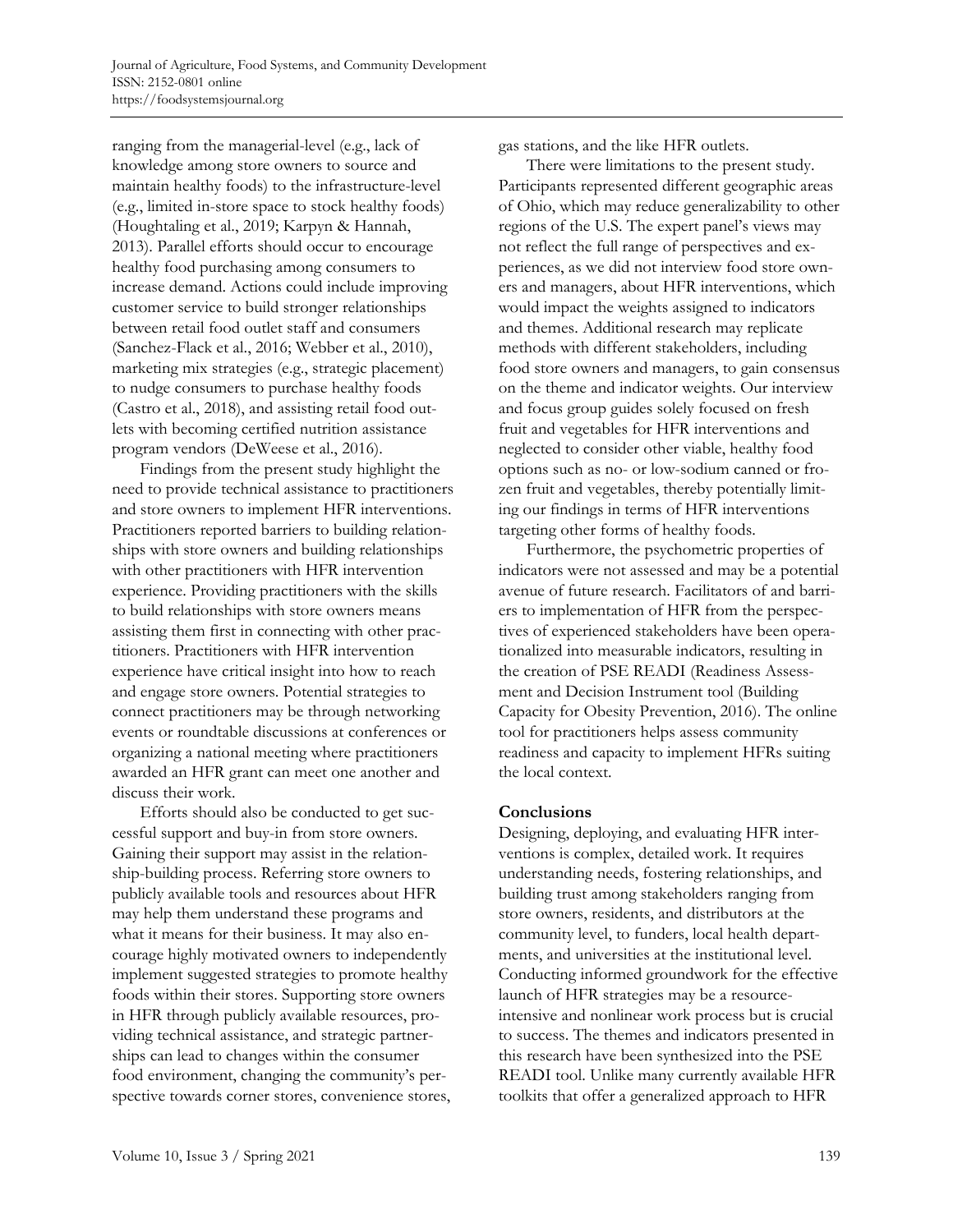interventions, the PSE READI tool provides an opportunity to assess, tailor, and implement HFR plans for local contexts by considering the key themes and influential factors that emerged from our research.

# **Acknowledgments**

The authors would like to thank the participants for their time and support.

### **References**

- Adam, A., & Jensen, J. D. (2016). What is the effectiveness of obesity related interventions at retail grocery stores and supermarkets?—a systematic review. *BMC Public Health*, *16*(1), 1247–1264. https://doi.org/10.1186/s12889-016-3985-x
- Ayala, G. X., Baquero, B., Laraia, B. A., Ji, M., & Linnan, L. (2013). Efficacy of a store-based environmental change intervention compared with a delayed treatment control condition on store customers' intake of fruits and vegetables. *Public Health Nutrition*, *16*(11), 1953–1960. https://doi.org/10.1017/S1368980013000955
- Blanck, H. M., & Kim, S. A. (2012). Creating supportive nutrition environments for population health impact and health equity. *American Journal of Preventive Medicine*, *43*(3), S85–S90. https://doi.org/10.1016/j.amepre.2012.06.005
- Blitstein, J. L., Snider, J., & Evans, W. D. (2012). Perceptions of the food shopping environment are associated with greater consumption of fruits and vegetables. *Public Health Nutrition*, *15*(6), 1124–1129. https://doi.org/10.1017/S1368980012000523
- Block, D., & Kouba, J. (2006). A comparison of the availability and affordability of a market basket in two communities in the Chicago area. *Public Health Nutrition*, *9*(7), 837–845. https://doi.org/https://doi.org/10.1017/phn2005924
- Bodor, J. N., Ulmer, V. M., Futrell Dunaway, L., Farley, T. A., & Rose, D. (2010). The rationale behind small food store interventions in low-income urban neighborhoods: Insights from New Orleans. *Journal of Nutrition*, *140*(6), 1185– 1188. https://doi.org/10.3945/jn.109.113266
- Bucher, T., Collins, C., Rollo, M. E., Mccaffrey, T. A., De Vlieger, N., Van Der Bend, D., … Perez-Cueto, F. J. A. (2016). Nudging consumers towards healthier choices: a systematic review of positional influences on food choice. *British Journal of Nutrition*, *115*, 2252–2263. https://doi.org/10.1017/S0007114516001653

Building Capacity for Obesity Prevention. (2016). *Tools for practitioners.* Retrieved July 3, 2019, from https://psereadi.org/

- Cameron, A. J., Charlton, E., Ngan, W. W., & Sacks, G. (2016). A systematic review of the effectiveness of supermarketbased interventions involving product, promotion, or place on the healthiness of consumer purchases. *Current Nutrition Reports*, *5*(3), 129–138. https://doi.org/10.1007/s13668-016-0172-8
- Cascio, M. A., Lee, E., Vaudrin, N., & Freedman, D. A. (2019). A team-based approach to open coding: Considerations for creating intercoder consensus. *Field Methods*, *31*(2), 116–130. https://doi.org/10.1177/1525822X19838237
- Caspi, C. E., Pelletier, J. E., Harnack, L., Erickson, D. J., & Laska, M. N. (2016). Differences in healthy food supply and stocking practices between small grocery stores, gas-marts, pharmacies and dollar stores. *Public Health Nutrition*, *19*(03). https://doi.org/10.1017/S1368980015002724
- Castro, I. A., Majmundar, A., Williams, C. B., & Baquero, B. (2018). Customer purchase intentions and choice in food retail environments: A scoping review. *International Journal of Environmental Research and Public Health*, *15*, 2493–2502. https://doi.org/10.3390/ijerph15112493
- Centers for Disease Prevention and Control. (2011). *State Initiatives Supporting Healthier Food Retail: An overview of the national landscaper*. Retrieved from http://apps.ams.usda.gov/
- Charmaz, K. (2002). Grounded theory: methodology and theory construction. In N. J. Smelser & P. B. Baltes (Eds.), *International Encyclopedia of the Social and Behavioral Sciences* (1st ed., pp. 6396–6399.). Pergamon.
- Cummins, S., Flint, E., & Matthews, S. (2014). New neighborhood grocery store increased awareness of food access but did not alter dietary habits or obesity. *Health Affairs*, *33*(2), 2830291. https://doi.org/10.1377/hlthaff.2013.0512
- Cummins, S., Smith, D. M., Taylor, M., Dawson, J., Marshall, D., Sparks, L., & Anderson, A. S. (2008). Variations in fresh fruit and vegetable quality by store type, urban–rural setting and neighbourhood deprivation in Scotland. *Public Health Nutrition*, *12*(11), 2044–2050. https://doi.org/10.1017/S1368980009004984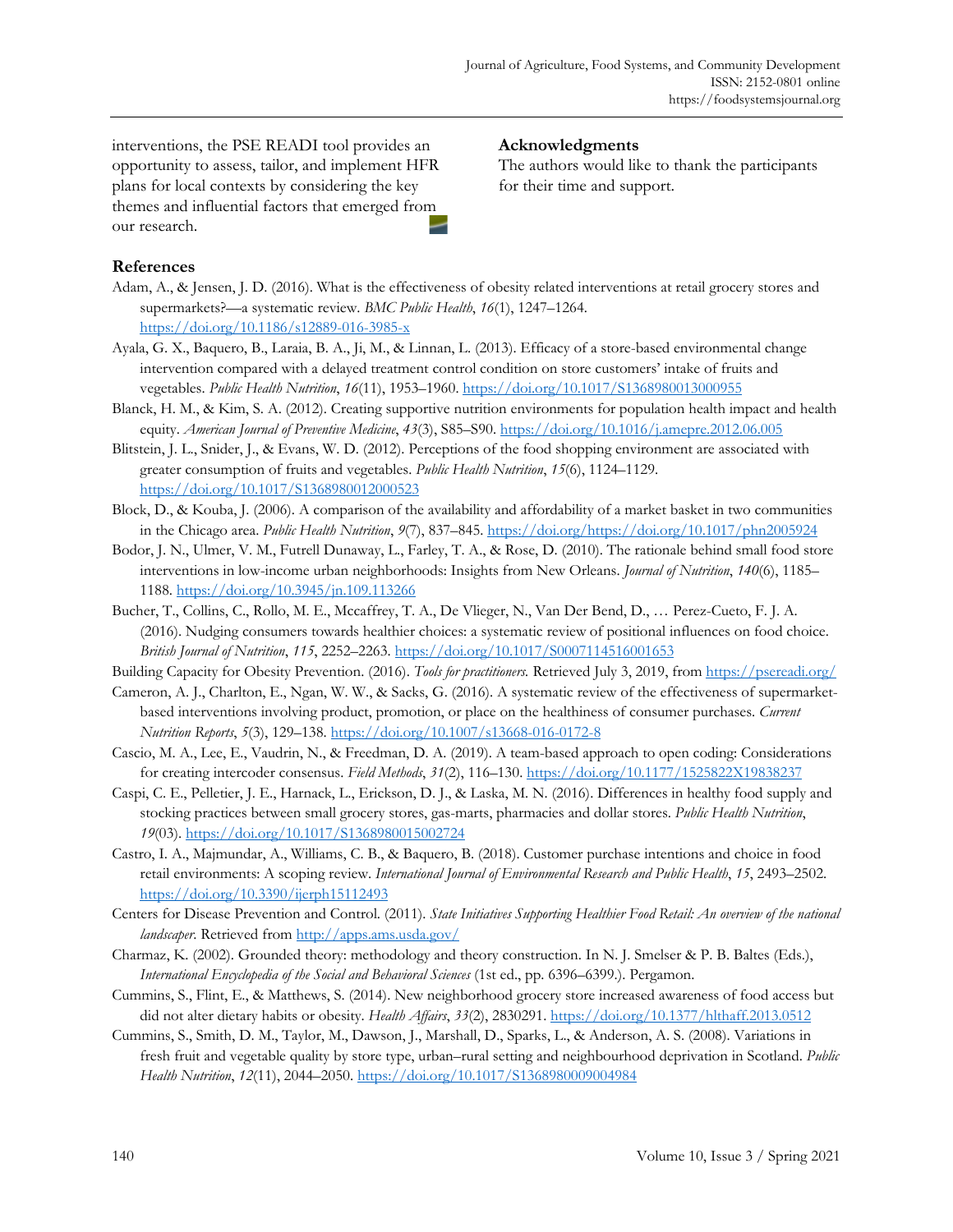- Dannefer, R., Williams, D. A., Baronberg, S., & Silver, L. (2012). Healthy bodegas: increasing and promoting healthy foods at corner stores in New York City. *American Journal of Public Health*, *102*(10), e27–e31. https://doi.org/10.2105/AJPH.2011.300615
- DeWeese, R. S., Todd, M., Karpyn, A., Yedidia, M. J., Kennedy, M., Bruening, M., … Ohri-Vachaspati, P. (2016). Healthy store programs and the Special Supplemental Nutrition Program for Women, Infants, and Children (WIC), but not the Supplemental Nutrition Assistance Program (SNAP), are associated with corner store healthfulness. *Preventive Medicine Reports*, *4*, 256–261. https://doi.org/10.1016/j.pmedr.2016.06.018
- Farley, S. M., Sacks, R., Dannefer, R., Johns, M., Leggat, M., Lim, S., … Nonas, C. (2015). Evaluation of the New York City Green Carts program. *AIMS Public Health*, *2*(4), 906–918. https://doi.org/10.3934/publichealth.2015.4.906
- Farley, T. A., Rice, J., Bodor, J. N., Cohen, D. A., Bluthenthal, R. N., & Rose, D. (2009). Measuring the food environment: Shelf space of fruits, vegetables, and snack foods in stores. *Journal of Urban Health*, *86*(5), 672–682. https://doi.org/10.1007/s11524-009-9390-3
- Frieden, T. R. (2010). A framework for public health action: the health impact pyramid. *American Journal of Public Health*, *100*(4), 590–595. https://doi.org/10.2105/AJPH.2009.185652
- Gittelsohn, J., Rowan, M., & Gadhoke, P. (2012). Interventions in small food stores to change the food environment, improve diet, and reduce risk of chronic disease. *Preventing Chronic Disease*, *9*, E59. https://doi.org/10.5888/pcd9.110015
- Glanz, K., & Yaroch, A. L. (2004). Strategies for increasing fruit and vegetable intake in grocery stores and communities: policy, pricing, and environmental change. *Preventive Medicine*, *39*, 75–80. https://doi.org/10.1016/j.ypmed.2004.01.004
- Glanz, K., Sallis, J. F., Saelens, B. E., & Frank, L. D. (2005). Healthy nutrition environments: Concepts and measures. *American Journal of Health Promotion*, *19*(5), 330–333. https://doi.org/10.4278/0890-1171-19.5.330
- Greco, L., Kolodinsky, J., Sitaker, M., Chase, L., Conner, D., Estrin, H., Smith, D., & Van Soelen Kim, J. (2020). Farm Fresh Food Boxes: Relationships in Value Chain Partnerships. *Journal of Agriculture, Food Systems, and Community Development, 9*(4), 113–129. https://doi.org/10.5304/jafscd.2020.094.012
- Hartmann-Boyce, J., Bianchi, F., Piernas, C., Riches, S. P., Frie, K., Nourse, R., & Jebb, S. A. (2018). Grocery store interventions to change food purchasing behaviors: a systematic review of randomized controlled trials. *American Journal of Clinical Nutrition*, *107*(6), 1004–1016. https://doi.org/10.1093/ajcn/nqy045
- Haynes-Maslow, L., Osborne, I., & Pitts, S. B. J. (n.d.). *Best Practices and Innovative Solutions to Overcome Barriers to Delivering Policy, Systems and Environmental Changes in Rural Communities*. https://doi.org/10.3390/nu10081012
- Holden, K., Akintobi, T., Hopkins, J., Belton, A., McGregor, B., Blanks, S., & Wrenn, G. (2016). Community engaged leadership to advance health equity and build healthier communities. *Social Sciences*, *5*(1), 2. https://doi.org/10.3390/socsci5010002
- Houghtaling, B., Serrano, E. L., Kraak, V. I., Harden, S. M., Davis, G. C., & Misyak, S. A. (2019). A systematic review of factors that influence food store owner and manager decision making and ability or willingness to use choice architecture and marketing mix strategies to encourage healthy consumer purchases in the United States, 2005– 2017. *International Journal of Behavioral Nutrition and Physical Activity*, *16*(1), 5. https://doi.org/10.1186/s12966-019-0767-8
- Karpyn, A., DeWeese, R. S., Pelletier, J. E., Laska, M. N., Ohri-Vachaspati, P., Deahl-Greenlaw, A., … Jilcott Pitts, S. B. (2018). Examining the feasibility of healthy minimum stocking standards for small food stores. *Journal of the Academy of Nutrition and Dietetics*, *118*(9), 1655–1663. https://doi.org/10.1016/j.jand.2017.12.006
- Karpyn, A., & Hannah, B.-L. (2013). Rethinking research: Creating a practice-based agenda for sustainable small-scale healthy food retail. *Journal of Agriculture, Food Systems, and Community Development*, *3*(4), 139–143. https://doi.org/https://doi.org/10.5304/jafscd.2013.034.015
- Kea, B., & Sun, B. C. A. (2015). Consensus development for healthcare professionals. *Internal and Emergency Medicine*, *10*, 373–383. https://doi.org/10.1007/s11739-014-1156-6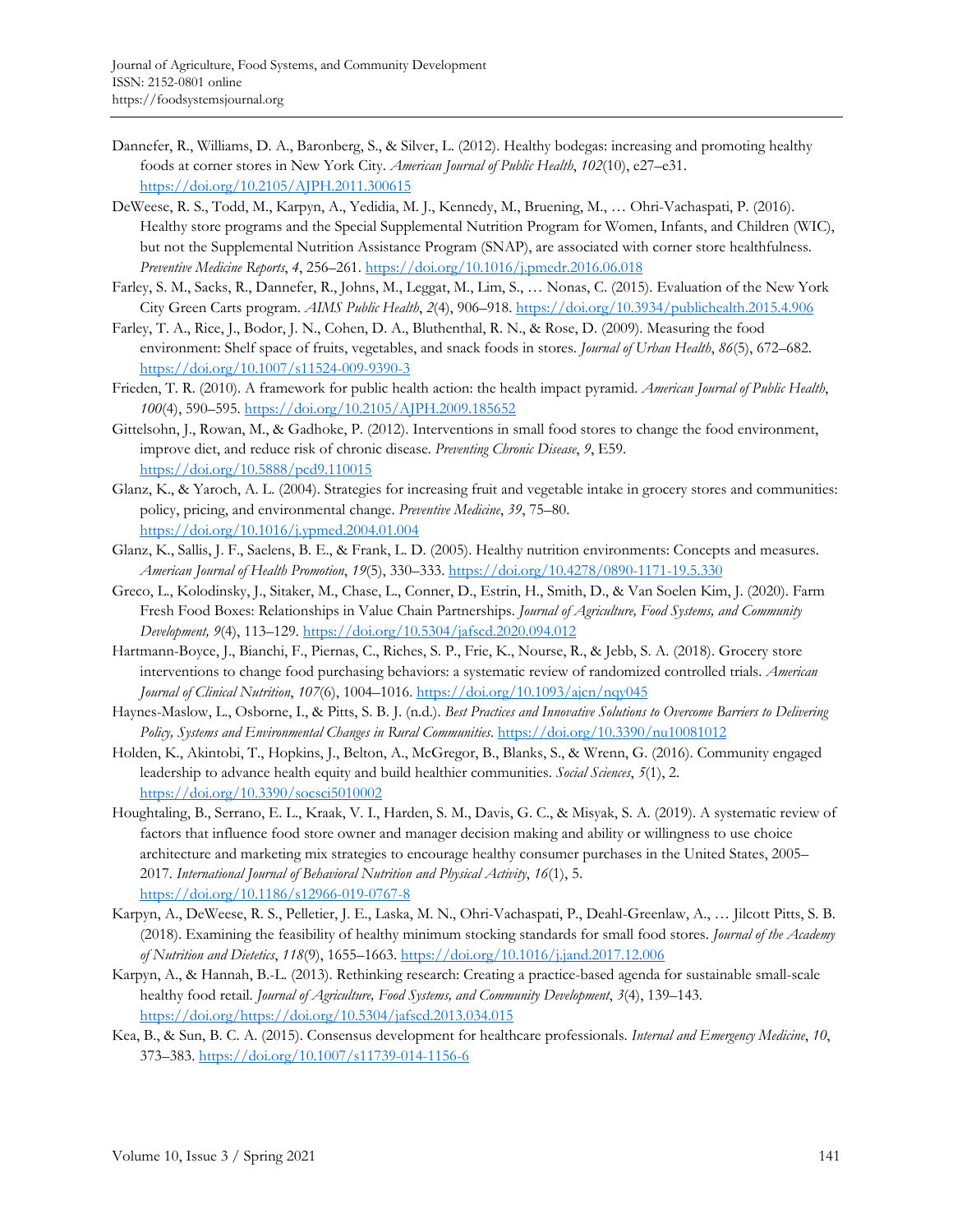- Langellier, B. A., Garza, J. R., Prelip, M. L., Glik, D., Brookmeyer, R., & Ortega, A. N. (2013). Corner store inventories, purchases, and strategies for intervention: A review of the literature. *Californian Journal of Health Promotion*, *11*(3), 1–13. https://doi.org/10.32398/cjhp.v11i3.1537
- Larson, N. I., Story, M. T., & Nelson, M. C. (2009). Neighborhood environments. *American Journal of Preventive Medicine*, *36*(1), 74-81.e10. https://doi.org/10.1016/j.amepre.2008.09.025
- Laska, M. N., Borradaile, K. E., Tester, J., Foster, G. D., & Gittelsohn, J. (2009). Healthy food availability in small urban food stores: a comparison of four U.S. cities. *Public Health Nutrition*, *13*(7), 1031–1035. https://doi.org/10.1017/S1368980009992771
- Lee, E., Dalton, J., Ngendahimana, D., Bebo, P., Davis, A., Remley, D., … Freedman, D. A. (2017). Consensus modeling to develop the farmers' market readiness assessment and decision instrument. *Translational Behavioral Medicine*, *7*(3), 506–516. https://doi.org/10.1007/s13142-017-0504-2
- Lee, E., Smathers, C., Zubieta, A. C., Ginnetti, S., Shah, A., & Freedman, D. A. (2019). Identifying indicators of readiness and capacity for implementing Farm‐to‐School interventions. *Journal of School Health*, *89*(5), 373–381. https://doi.org/10.1111/josh.12747
- Martinez, O., Rodriguez, N., Mercurio, A., Bragg, M., & Elbel, B. (2018). Supermarket retailers' perspectives on healthy food retail strategies: in-depth interviews. *BMC Public Health*, *18*(1), 1019. https://doi.org/10.1186/s12889-018-5917-4
- Morland, K., Diez Roux, A. V., & Wing, S. (2006). Supermarkets, other food stores, and obesity. *American Journal of Preventive Medicine*, *30*(4), 333–339. https://doi.org/10.1016/j.amepre.2005.11.003
- Murphy, Black, Lamping, McKee, Sanderson, Askham, & Marteau. (1998). Consensus development methods, and their use in clinical guideline development. *Health Technology Assessment*, *2*(3). https://doi.org/10.3310/hta2030
- Parsons, A. A., Monteban, M., Lee, E., Bebo, P., Zubieta, A. C., Ginnetti, S., … Freedman, D. (2019). Indicators of readiness and capacity for implementation of healthy eating strategies in child care settings serving low-income children. *Journal of Nutrition Education and Behavior*, *51*(4), 465–477. https://doi.org/10.1016/j.jneb.2018.09.004
- Pinard, C. A., Byker Shanks, C., Harden, S. M., & Yaroch, A. L. (2016). An integrative literature review of small food store research across urban and rural communities in the U.S. *Preventive Medicine Reports*, *3*, 324–332. https://doi.org/10.1016/j.pmedr.2016.03.008
- Pitt, E., Gallegos, D., Comans, T., Cameron, C., & Thornton, L. (2017). Exploring the influence of local food environments on food behaviours: a systematic review of qualitative literature. *Public Health Nutrition*, *20*(13), 2393–2405. https://doi.org/10.1017/S1368980017001069
- Rushakoff, J. A., Zoughbie, D. E., Bui, N., Devito, K., Makarechi, L., & Kubo, H. (2017). Evaluation of Healthy2Go: A country store transformation project to improve the food environment and consumer choices in Appalachian Kentucky. *Preventive Medicine Reports, 7,* 187–192. https://doi.org/10.1016/j.pmedr.2017.06.009
- Sanchez-Flack, J. C., Baquero, B., Linnan, L. A., Gittelsohn, J., Pickrel, J. L., & Ayala, G. X. (2016). What influences Latino grocery shopping behavior? Perspectives on the small food store environment from managers and employees in San Diego, California. *Ecology of Food and Nutrition*, *55*(2), 163–181. https://doi.org/10.1080/03670244.2015.1112282
- Scientific Software Development GmbH. (2015). *Atlas.ti*. Berlin, Germany: Scientific Software Development GmbH.
- Shah, H. D., Adler, J., Ottoson, J., Webb, K., & Gosliner, W. (2019). Leaders' experiences in planning, implementing, and evaluating complex public health nutrition interventions. *Journal of Nutrition Education and Behavior*, *51*(5), 528– 538. https://doi.org/10.1016/J.JNEB.2019.02.005
- Story, M., Kaphingst, K. M., Robinson-O'Brien, R., & Glanz, K. (2008). Creating healthy food and eating environments: Policy and environmental approaches. *Annual Review of Public Health*, *29*(1), 253–272. https://doi.org/10.1146/annurev.publhealth.29.020907.090926
- Thorndike, A. N., & Sunstein, C. R. (2017). Obesity prevention in the supermarket-choice architecture and the Supplemental Nutrition Assistance Program. *American Journal of Public Health*, *107*(10), 1582–1583. https://doi.org/10.2105/AJPH.2017.303991